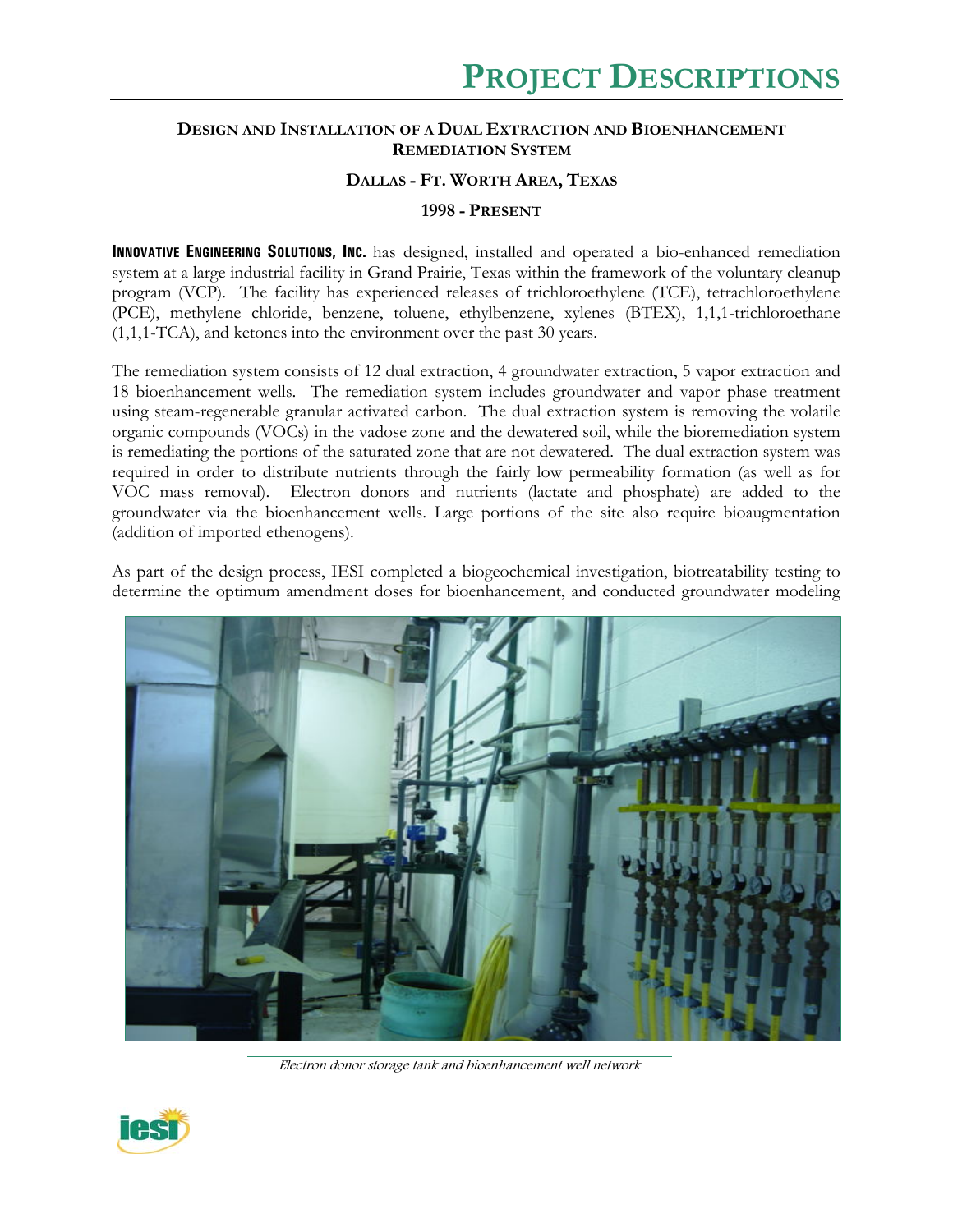(using visual modflow) and vapor extraction modeling (using AIRFLOW™) to determine the optimal locations of the extraction wells.

The bioenhancement system is a state of the art automated electron donor mixing and injection system. Combined with the electron donor distribution system is a bioaugmentation delivery system that injects ethenogens (responsible for dechlorination of DCE to ethene) into the enhancement wells. Ethenogens are grown on-site in a 300-gallon reactor and are distributed to areas of the site requiring bioaugmentation.

In 24 months of operation, the remediation system has recovered over 30,000 lbs. of NAPL from the carbon regeneration system. Total VOCs in the source area have been reduced from approximately 600 ppm on average to approximately 10 ppm on average with many of the wells nearing non detectable levels! The near off-site VOC concentrations have been reduced from over 100 ppm to less than 1 ppm.



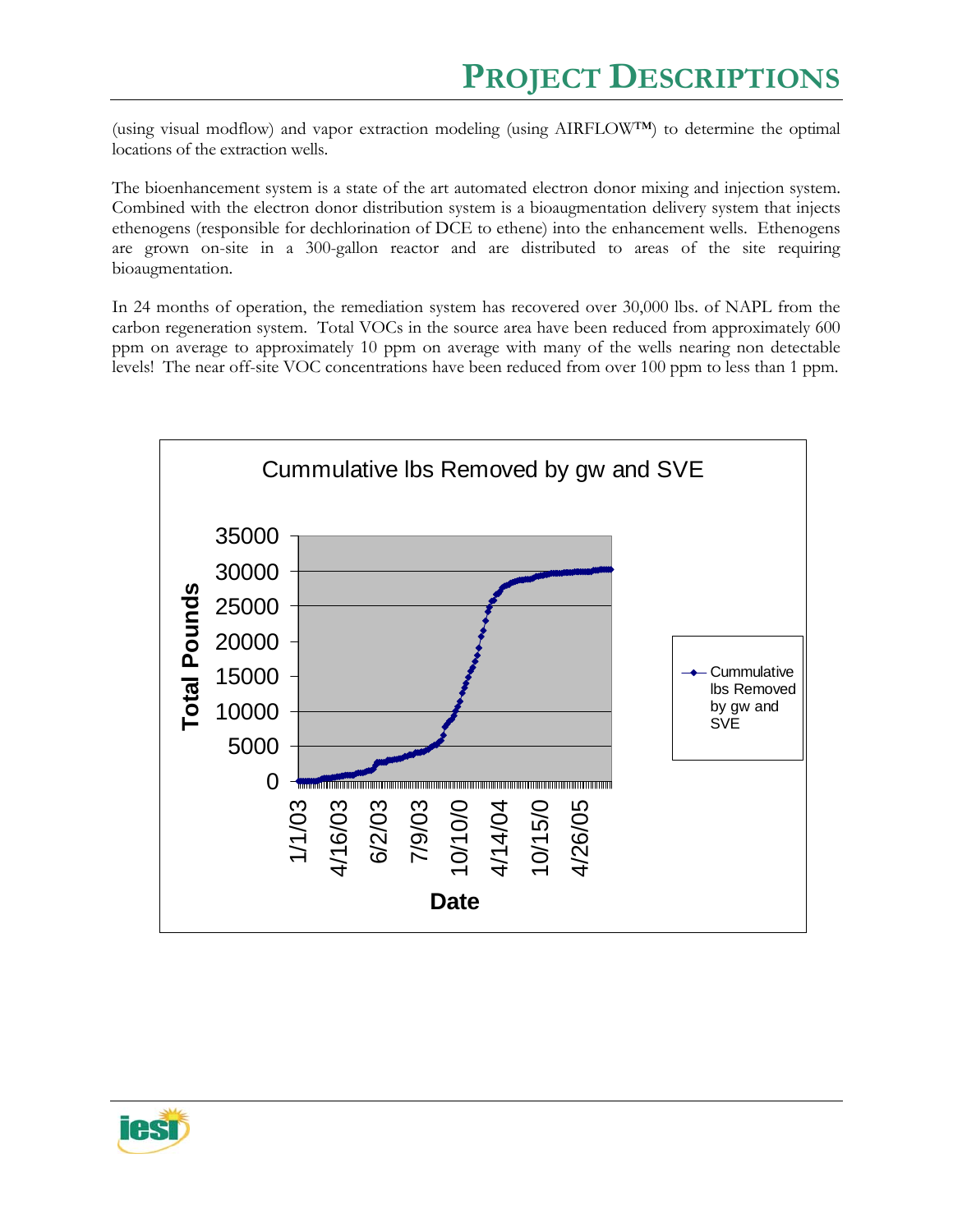

System Layout

Shown above is a site layout map showing the source area (left); near off-site (Southwest Parkway) and far off-site areas



Shown above is a time concentration trend map for total VOCs in the source area wells